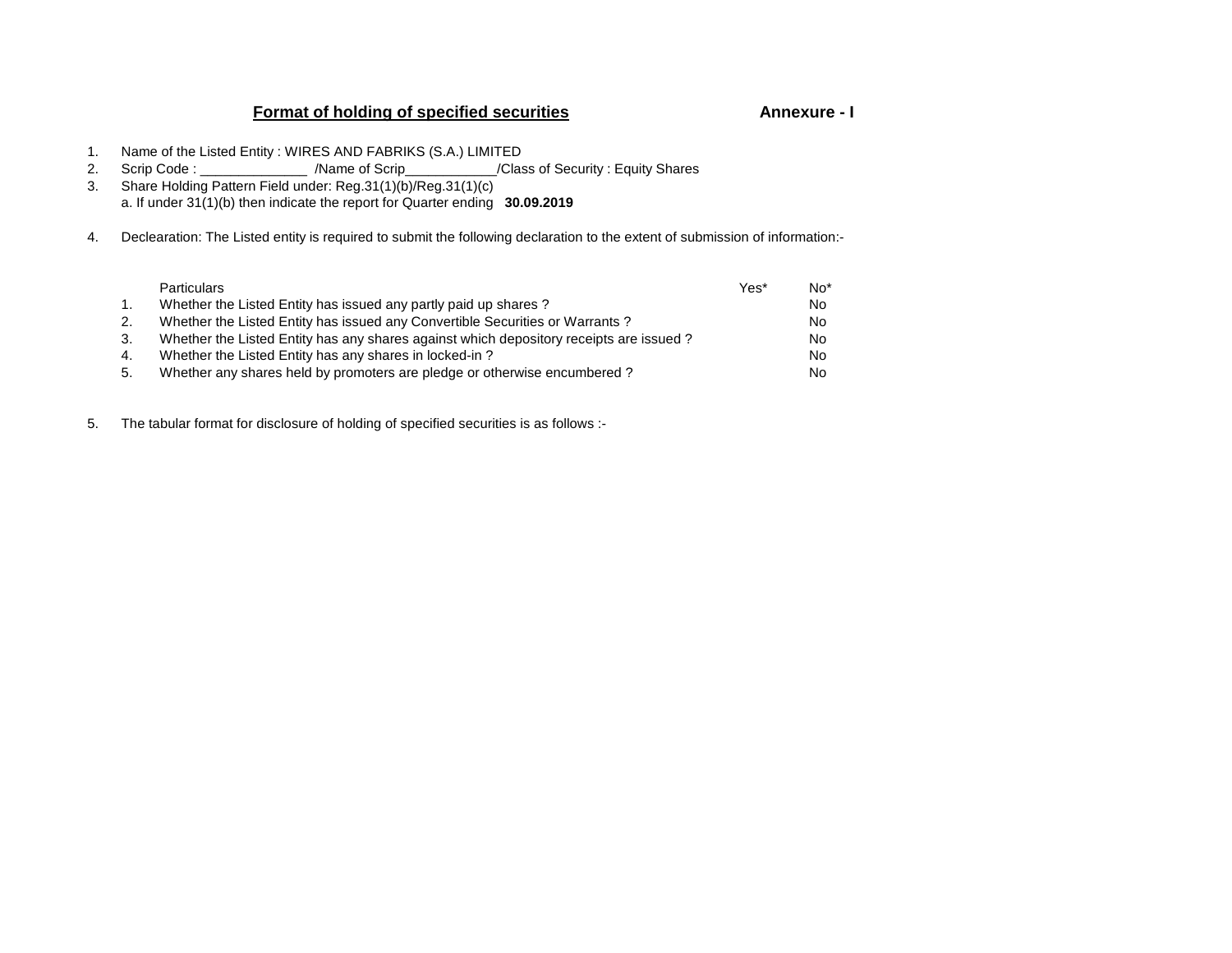## Table I - Summary Statement holding of specified securities

| Categor           | Category of shareholder       | Nos. of    |             |               |                   | No. of fully paid- No. of partly   No. of shares   Total nos. shares Shareholding |                    |               |                      | Number of Voting Rights held in each class of securities |                    |                  | No. of Shares Shareholding as Number of Locked in shares Number of Shares pledged or |            |              |                      |              | <b>Number of equity</b> |
|-------------------|-------------------------------|------------|-------------|---------------|-------------------|-----------------------------------------------------------------------------------|--------------------|---------------|----------------------|----------------------------------------------------------|--------------------|------------------|--------------------------------------------------------------------------------------|------------|--------------|----------------------|--------------|-------------------------|
|                   | (II)                          | shareholde | up equity   | paid-up       | underlying        | held                                                                              | as a % of          |               | (IX)                 |                                                          |                    | Underlying       | a % assuming                                                                         | (XII)      |              | otherwise encumbered |              | shares held in          |
| (1)               |                               | rs         | shares held | equity shares | <b>Depository</b> | $(VII) =$                                                                         | total no. of       |               |                      |                                                          |                    | convertible      | full conversion                                                                      |            |              | (XI)                 |              | dematerialized          |
|                   |                               | (III)      | (IV)        | held          | Receipt           | (IV)+(V)+(VI)                                                                     | shares             |               |                      |                                                          |                    | securities       | of convertible                                                                       |            |              |                      |              | form                    |
|                   |                               |            |             | (V)           | (VI)              |                                                                                   | <i>(calculated</i> |               | No. of Voting Rights |                                                          |                    | (Including       | securities (as a                                                                     |            | As a % of    |                      | As a % of    | (XIV)                   |
|                   |                               |            |             |               |                   |                                                                                   | as per SCRR,       |               |                      |                                                          | Total as a %<br>οf | <b>Warrants)</b> | percentage of                                                                        | No.<br>(a) | total Shares | No.<br>(a)           | total Shares |                         |
|                   |                               |            |             |               |                   |                                                                                   | 1957)              |               |                      |                                                          | $(A+B+C)$          | (X)              | diluted share                                                                        |            | held         |                      | held         |                         |
|                   |                               |            |             |               |                   |                                                                                   | (VIII) As a %      | Class eg: Eq. | Class eg:y           | Total                                                    |                    |                  | capital)                                                                             |            | (b)          |                      | (b)          |                         |
|                   |                               |            |             |               |                   |                                                                                   | of $(A+B+C2)$      |               |                      |                                                          |                    |                  | $(XI) = (VII) + (X)$ as<br>a % of (A+B+C)                                            |            |              |                      |              |                         |
|                   |                               |            |             |               |                   |                                                                                   |                    |               |                      |                                                          |                    |                  |                                                                                      |            |              |                      |              |                         |
|                   |                               |            |             |               |                   |                                                                                   |                    |               |                      |                                                          |                    |                  |                                                                                      |            |              |                      |              |                         |
|                   |                               |            |             |               |                   |                                                                                   |                    |               |                      |                                                          |                    |                  |                                                                                      |            |              |                      |              |                         |
|                   |                               |            |             |               |                   |                                                                                   |                    |               |                      |                                                          |                    |                  |                                                                                      |            |              |                      |              |                         |
|                   |                               |            |             |               |                   |                                                                                   |                    |               |                      |                                                          |                    |                  |                                                                                      |            |              |                      |              |                         |
|                   |                               |            |             |               |                   |                                                                                   |                    |               |                      |                                                          |                    |                  |                                                                                      |            |              |                      |              |                         |
|                   |                               |            |             |               |                   |                                                                                   |                    |               |                      |                                                          |                    |                  |                                                                                      |            |              |                      |              |                         |
| (A)               | Promoter & Promoters Group    | 15.00      | 2286356.00  |               |                   | 2286356.00                                                                        | 74.81              | 2286356.00    |                      | 2286356.00                                               | 74.81              |                  | 74.81                                                                                |            |              |                      |              | 2286356.00              |
| (B)               | Public                        | 3352.00    | 769894.00   |               |                   | 769894.00                                                                         | 25.19              | 769894.00     |                      | 769894.00                                                | 25.19              |                  | 25.19                                                                                |            |              |                      |              | 615979.00               |
| (C)               | Non Promoter-Non Public       |            |             |               |                   |                                                                                   |                    |               |                      |                                                          |                    |                  |                                                                                      |            |              |                      |              |                         |
| (C <sub>1</sub> ) |                               |            |             |               |                   |                                                                                   |                    |               |                      |                                                          |                    |                  |                                                                                      |            |              |                      |              |                         |
|                   | Shares underlying DRs         |            |             |               |                   |                                                                                   |                    |               |                      |                                                          |                    |                  |                                                                                      |            |              |                      |              |                         |
| (C2)              | Shares held by Employee Trust |            |             |               |                   |                                                                                   |                    |               |                      |                                                          |                    |                  |                                                                                      |            |              |                      |              |                         |
|                   | $Total :=$                    | 3367.00    | 3056250.00  | 0.00          |                   | 3056250.00                                                                        | 100.00             | 3056250.00    |                      | 3056250.00                                               | 100.00             | 0.00             | 100.00                                                                               | 0.00       | 0.00         | 0.00                 | 0.00         | 2902335.00              |
|                   |                               |            |             |               |                   |                                                                                   |                    |               |                      |                                                          |                    |                  |                                                                                      |            |              |                      |              |                         |
|                   |                               |            |             |               |                   |                                                                                   |                    |               |                      |                                                          |                    |                  |                                                                                      |            |              |                      |              |                         |
|                   | Actual Holder->               | 3496.00    |             |               |                   |                                                                                   |                    |               |                      |                                                          |                    |                  |                                                                                      |            |              |                      |              |                         |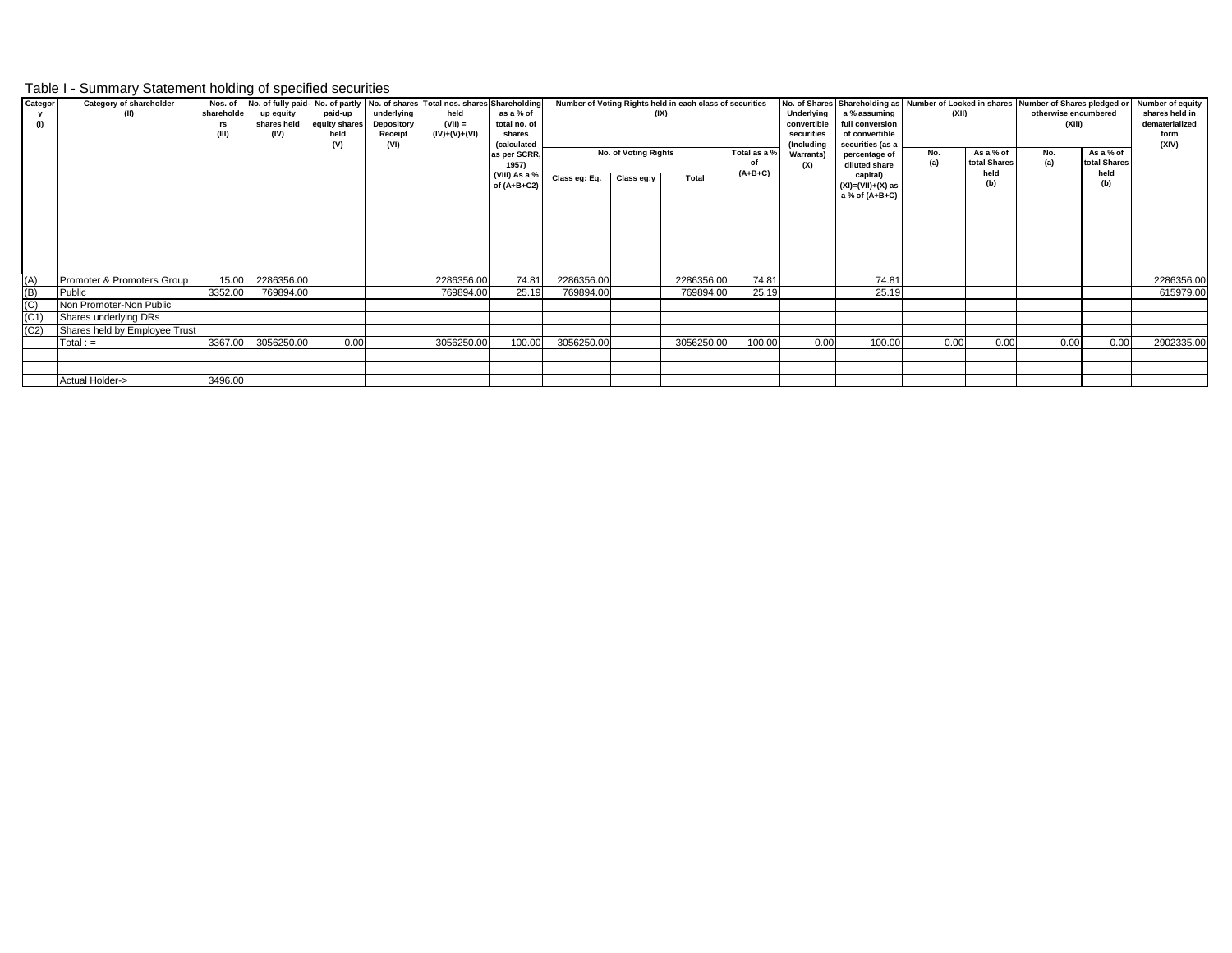#### **Table II - Statement showing shareholding pattern of the Promoter and Promoter Group**

|                | Category & Name of shareholders<br>(1)                    | Nos. of<br>shareholders | No. of fully paid-up<br>equity shares held | No. of partly<br>paid-up    | Nos. of<br>shares                   | Total nos. shares<br>held | Shareholding<br>% calculated                    |                    |                       | Number of Voting Rights held in each class of securities<br>(IX) |                    | No. of Shares<br>Underlying              | Shareholding as<br>a % assuming                       | Number of Locked in shares<br>(XII) |                    | Number of Shares pledged or<br>otherwise encumbered |                      | Number of equity<br>shares held in |
|----------------|-----------------------------------------------------------|-------------------------|--------------------------------------------|-----------------------------|-------------------------------------|---------------------------|-------------------------------------------------|--------------------|-----------------------|------------------------------------------------------------------|--------------------|------------------------------------------|-------------------------------------------------------|-------------------------------------|--------------------|-----------------------------------------------------|----------------------|------------------------------------|
|                |                                                           | (III)                   | (IV)                                       | quity shares<br>held<br>(V) | underlying<br>Depository<br>Receipt | $(VII) = (IV)+(V)+(VI)$   | as per SCRR.<br>1957<br>As a % of<br>$(A+B+C2)$ |                    |                       |                                                                  |                    | Outstanding<br>convertible<br>securities | full conversion<br>of convertible<br>securities (as a |                                     |                    | (XI)                                                |                      | dematerialized form<br>(XIV)       |
|                |                                                           |                         |                                            |                             | (VI)                                |                           | (VIII)                                          |                    | No. of Voting Rights  |                                                                  | Total as a %       | (Including<br><b>Warrants)</b>           | percentage of<br>diluted share                        | No.                                 | As a % of total    | No.                                                 | As a % of            |                                    |
|                |                                                           |                         |                                            |                             |                                     |                           |                                                 |                    |                       |                                                                  | of Total<br>Voting | (X)                                      | capital)<br>$(XI) =$                                  | (a)                                 | Shares held<br>(b) | (a)                                                 | total Shares<br>held |                                    |
|                |                                                           |                         |                                            |                             |                                     |                           |                                                 | Class<br>(Eq.)     | Class<br>$\mathbf{v}$ | Total                                                            | rights             |                                          | (VII)+(X) as a %<br>of                                |                                     |                    |                                                     | (b)                  |                                    |
|                |                                                           |                         |                                            |                             |                                     |                           |                                                 |                    |                       |                                                                  |                    |                                          | $(A+B+C)$                                             |                                     |                    |                                                     |                      |                                    |
|                |                                                           |                         |                                            |                             |                                     |                           |                                                 |                    |                       |                                                                  |                    |                                          |                                                       |                                     |                    |                                                     |                      |                                    |
| (1)            | <b>INDIAN:</b>                                            |                         |                                            |                             |                                     |                           |                                                 |                    |                       |                                                                  |                    |                                          |                                                       |                                     |                    |                                                     |                      |                                    |
|                |                                                           |                         |                                            |                             |                                     |                           |                                                 |                    |                       |                                                                  |                    |                                          |                                                       |                                     |                    |                                                     |                      |                                    |
| (a)            | Individuals / HUF                                         |                         |                                            |                             |                                     |                           |                                                 |                    |                       |                                                                  |                    |                                          |                                                       |                                     |                    |                                                     |                      |                                    |
|                |                                                           |                         |                                            |                             |                                     |                           |                                                 |                    |                       |                                                                  |                    |                                          |                                                       |                                     |                    |                                                     |                      |                                    |
| $\overline{2}$ | SHAILJA KHAITAN<br>KISHAN KUMAR KHAITAN                   |                         | 100.00<br>100.00                           | 0.00<br>0.00                | 0.00<br>0.00                        | 100.00<br>100.00          | 0.00<br>0.00                                    | 100.00<br>100.00   | 0.00<br>0.00          | 100.00<br>100.00                                                 | 0.00<br>0.00       | 0.00<br>0.00                             | 0.00<br>0.00                                          | 0.00<br>0.00                        | 0.00<br>0.00       | 0.00<br>0.00                                        | 0.00<br>0.00         | 100.00<br>100.00                   |
|                | RANJANA KHAITAN                                           |                         | 100.00                                     | 0.00                        | 0.00                                | 100.00                    | 0.00                                            | 100.00             | 0.00                  | 100.00                                                           | 0.00               | 0.00                                     | 0.00                                                  | 0.00                                | 0.00               | 0.00                                                | 0.00                 | 100.00                             |
| l4             | <b>DEVESH KHAITAN</b>                                     |                         | 100.00                                     | 0.00                        | 0.00                                | 100.00                    | 0.00                                            | 100.00             | 0.00                  | 100.00                                                           | 0.00               | 0.00                                     | 0.00                                                  | 0.00                                | 0.00               | 0.00                                                | 0.00                 | 100.00                             |
| 5              | PARUL KHAITAN                                             |                         | 100.00                                     | 0.00                        | 0.00                                | 100.00                    | 0.00                                            | 100.00             | 0.00                  | 100.00                                                           | 0.00               | 0.00                                     | 0.00                                                  | 0.00                                | 0.00               | 0.00                                                | 0.00                 | 100.00                             |
| l <sub>6</sub> | VIRAJ KHAITAN                                             |                         | 100.00                                     | 0.00                        | 0.00                                | 100.00                    | 0.00                                            | 100.00             | 0.00                  | 100.00                                                           | 0.00               | 0.00                                     | 0.00                                                  | 0.00                                | 0.00               | 0.00                                                | 0.00                 | 100.00                             |
|                | <b>REYANSH KHAITAN</b>                                    |                         | 100.00                                     | 0.00                        | 0.00                                | 100.00                    | 0.00                                            | 100.00             | 0.00                  | 100.00                                                           | 0.00               | 0.00                                     | 0.00                                                  | 0.00                                | 0.00               | 0.00                                                | 0.00                 | 100.00                             |
| l g<br>l9      | <b>MAHENDRA KHAITAN</b><br><b>PRANIKA KHAITAN</b>         |                         | 500.00<br>5000.00                          | 0.00<br>0.00                | 0.00<br>0.00                        | 500.00<br>5000.00         | 0.02<br>0.16                                    | 500.00<br>5000.00  | 0.00<br>0.00          | 500.00<br>5000.00                                                | 0.02<br>0.16       | 0.00<br>0.00                             | 0.02<br>0.16                                          | 0.00<br>0.00                        | 0.00<br>0.00       | 0.00<br>0.00                                        | 0.00<br>0.00         | 500.00<br>5000.00                  |
| 10             | <b>VARSHITA KHAITAN</b>                                   |                         | 5000.00                                    | 0.00                        | 0.00                                | 5000.00                   | 0.16                                            | 5000.00            | 0.00                  | 5000.00                                                          | 0.16               | 0.00                                     | 0.16                                                  | 0.00                                | 0.00               | 0.00                                                | 0.00                 | 5000.00                            |
| 11             | <b>DIVISHA KHAITAN</b>                                    |                         | 5000.0                                     | 0.00                        | 0.00                                | 5000.00                   | 0.16                                            | 5000.00            | 0.00                  | 5000.00                                                          | 0.16               | 0.00                                     | 0.16                                                  | 0.00                                | 0.00               | 0.00                                                | 0.00                 | 5000.0                             |
|                | $\mathsf{TOTAL} := =$                                     | 11.00                   | 16200.00                                   | 0.00                        | 0.00                                | 16200.00                  | 0.53                                            | 16200.00           | 0.00                  | 16200.00                                                         | 0.53               | 0.00                                     | 0.53                                                  | 0.00                                |                    | 0.00                                                | 0.00                 | 16200.00                           |
|                |                                                           |                         |                                            |                             |                                     |                           |                                                 |                    |                       |                                                                  |                    |                                          |                                                       |                                     |                    |                                                     |                      |                                    |
| (b)            | Central Govt./State Govt.(s)                              | 0.00                    | 0.00                                       | 0.00                        | 0.00                                | 0.00                      | 0.00                                            | 0.00               | 0.00                  | 0.00                                                             | 0.00               | 0.00                                     | 0.00                                                  | 0.00                                | 0.00               | 0.00                                                | 0.00                 | 0.00                               |
| (c)            | Financial Institutions / Banks                            | 0.00                    | 0.00                                       | 0.00                        | 0.00                                | 0.00                      | 0.00                                            | 0.00               | 0.00                  | 0.00                                                             | 0.00               | 0.00                                     | 0.00                                                  | 0.00                                | 0.00               | 0.00                                                | 0.00                 | 0.00                               |
| (d)            | Any Other (specify)                                       |                         |                                            |                             |                                     |                           |                                                 |                    |                       |                                                                  |                    |                                          |                                                       |                                     |                    |                                                     |                      |                                    |
|                | <b>Bodies Corporate</b>                                   |                         |                                            |                             |                                     |                           |                                                 |                    |                       |                                                                  |                    |                                          |                                                       |                                     |                    |                                                     |                      |                                    |
|                | WIRES AND FABRIKS PVT LTD                                 |                         | 100.00                                     | 0.00                        | 0.00                                | 100.00                    | 0.00                                            | 100.00             | 0.00                  | 100.00                                                           | 0.00               | 0.00                                     | 0.00                                                  | 0.00                                | 0.00               | 0.00                                                | 0.00                 | 100.00                             |
| $\overline{2}$ | W AND F MILLENNIUM MERCANTILE PVT LT                      |                         | 100.00                                     | 0.00                        | 0.00                                | 100.00                    | 0.00                                            | 100.00             | 0.00                  | 100.00                                                           | 0.00               | 0.00                                     | 0.00                                                  | 0.00                                | 0.00               | 0.00                                                | 0.00                 | 100.00                             |
| l3             | BKM MERCANTILE LLP                                        |                         | 347642.00                                  | 0.00                        | 0.00                                | 347642.00                 | 11.37                                           | 347642.00          | 0.00                  | 347642.00                                                        | 11.37              | 0.00                                     | 11.37                                                 | 0.00                                | 0.00               | 0.00                                                | 0.00                 | 347642.00                          |
|                | W AND F SECURITIES PVT LTD                                |                         | 1922314.00                                 | 0.00                        | 0.00                                | 1922314.00                | 62.90                                           | 1922314.00         | 0.00                  | 1922314.00                                                       | 62.90              | 0.00                                     | 62.90                                                 | 0.00                                | 0.00               | 0.00                                                | 0.00                 | 1922314.00                         |
|                | $\mathsf{TOTAL} := =$                                     | 4.00                    | 2270156.00                                 | 0.00                        | 0.00                                | 2270156.00                | 74.28                                           | 2270156.00         | 0.00                  | 2270156.00                                                       | 74.28              | 0.00                                     | 74.28                                                 | 0.00                                |                    | 0.00                                                | 0.00                 | 2270156.00                         |
|                |                                                           |                         |                                            |                             | 0.00                                |                           |                                                 |                    |                       |                                                                  |                    |                                          | 0.00                                                  |                                     |                    | 0.00                                                |                      |                                    |
|                | Mutual Fund<br>Trust                                      | 0.00<br>0.00            | 0.00<br>0.00                               | 0.00<br>0.00                | 0.00                                | 0.00<br>0.00              | 0.00<br>0.00                                    | 0.00<br>0.00       | 0.00<br>0.00          | 0.00<br>0.00                                                     | 0.00<br>0.00       | 0.00<br>0.00                             | 0.00                                                  | 0.00<br>0.00                        | 0.00<br>0.00       | 0.00                                                | 0.00<br>0.00         | 0.00<br>0.00                       |
|                | Others                                                    | 0.00                    | 0.00                                       | 0.00                        | 0.00                                | 0.00                      | 0.00                                            | 0.00               | 0.00                  | 0.00                                                             | 0.00               | 0.00                                     | 0.00                                                  | 0.00                                | 0.00               | 0.00                                                | 0.00                 | 0.00                               |
|                | Sub Total (A)(1) :                                        | 15.00                   | 2286356.00                                 | 0.00                        | 0.00                                | 2286356.00                | 74.8                                            | 2286356.00         | 0.00                  | 2286356.00                                                       | 74.81              | 0.00                                     | 74.81                                                 | 0.00                                | 0.00               | 0.00                                                | 0.00                 | 2286356.00                         |
|                |                                                           |                         |                                            |                             |                                     |                           |                                                 |                    |                       |                                                                  |                    |                                          |                                                       |                                     |                    |                                                     |                      |                                    |
| (2)            | <b>FOREIGN:</b>                                           |                         |                                            |                             |                                     |                           |                                                 |                    |                       |                                                                  |                    |                                          |                                                       |                                     |                    |                                                     |                      |                                    |
|                | .                                                         |                         |                                            |                             |                                     |                           |                                                 |                    |                       |                                                                  |                    |                                          |                                                       |                                     |                    |                                                     |                      |                                    |
| (a)<br>(b)     | NRI / Foreign Individuals                                 | 0.00<br>0.00            | 0.00<br>0.00                               | 0.00<br>0.00                | 0.00<br>0.00                        | 0.00<br>0.00              | 0.00<br>0.00                                    | 0.00<br>0.00       | 0.00<br>0.00          | 0.00<br>0.00                                                     | 0.00<br>0.00       | 0.00<br>0.00                             | 0.00<br>0.00                                          | 0.00<br>0.00                        | 0.00<br>0.00       | 0.00<br>0.00                                        | 0.00<br>0.00         | 0.00<br>0.00                       |
| (c)            | Foreign.Govt.-Promoter<br>Foreign Inst.Invst.(FIIs)       | 0.00                    | 0.00                                       | 0.00                        | 0.00                                | 0.00                      | 0.00                                            | 0.00               | 0.00                  | 0.00                                                             | 0.00               | 0.00                                     | 0.00                                                  | 0.00                                | 0.00               | 0.00                                                | 0.00                 | 0.00                               |
| (d)            | Foreign Portfolio Investor                                | 0.00                    | 0.00                                       | 0.00                        | 0.00                                | 0.00                      | 0.00                                            | 0.00               | 0.00                  | 0.00                                                             | 0.00               | 0.00                                     | 0.00                                                  | 0.00                                | 0.00               | 0.00                                                | 0.00                 | 0.00                               |
| (e)            | Any Other (specify)                                       |                         |                                            |                             |                                     |                           |                                                 |                    |                       |                                                                  |                    |                                          |                                                       |                                     |                    |                                                     |                      |                                    |
|                | Foreign Company                                           | 0.00                    | 0.00                                       | 0.00                        | 0.00                                | 0.00                      | 0.00                                            | 0.00               | 0.00                  | 0.00                                                             | 0.00               | 0.00                                     | 0.00                                                  | 0.00                                | 0.00               | 0.00                                                | 0.00                 | 0.00                               |
|                | Overseas Corporate Bodies                                 | 0.00                    | 0.00                                       | 0.00                        | 0.00                                | 0.00                      | 0.00                                            | 0.00               | 0.00                  | 0.00                                                             | 0.00               | 0.00                                     | 0.00                                                  | 0.00                                | 0.00               | 0.00                                                | 0.00                 | 0.00                               |
|                | Foreign Bank                                              | 0.00                    | 0.00                                       | 0.00                        | 0.00                                | 0.00                      | 0.00                                            | 0.00               | 0.00                  | 0.00                                                             | 0.00               | 0.00                                     | 0.00                                                  | 0.00                                | 0.00               | 0.00                                                | 0.00                 | 0.00                               |
|                | Sub Total (A)(2)<br><b>Total Shareholding of Promoter</b> | 0.00<br>15.00           | 0.00<br>2286356.00                         | 0.00<br>0.00                | 0.00<br>0.00                        | 0.00<br>2286356.00        | 0.00<br>74.81                                   | 0.00<br>2286356.00 | 0.00<br>0.00          | 0.00<br>2286356.00                                               | 0.00<br>74.81      | 0.00<br>0.00                             | 0.00<br>74.81                                         | 0.00<br>0.00                        | 0.00<br>0.00       | 0.00<br>0.00                                        | 0.00<br>0.00         | 0.00<br>2286356.00                 |
|                |                                                           |                         |                                            |                             |                                     |                           |                                                 |                    |                       |                                                                  |                    |                                          |                                                       |                                     |                    |                                                     |                      |                                    |
|                |                                                           |                         |                                            |                             |                                     |                           |                                                 |                    |                       |                                                                  |                    |                                          |                                                       |                                     |                    |                                                     |                      |                                    |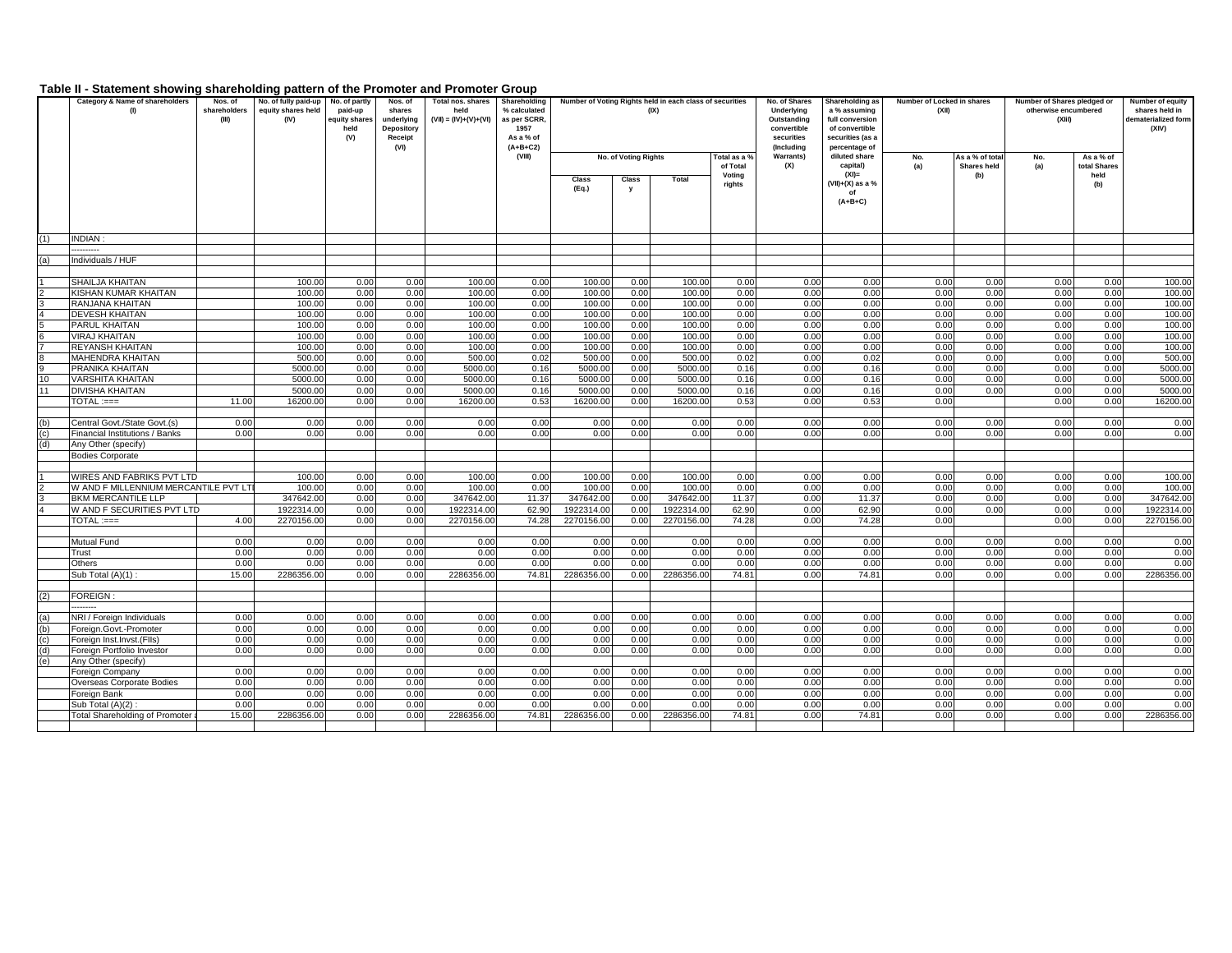#### **Table III - Statement showing shareholding pattern of the Public shareholder**

|            | Category & Name of shareholders<br>(1)                        | Nos. of<br>shareholders<br>(III) | No. of fully<br>shares held | No. of partly<br>paid-up equity paid-up equity<br>shares held | Nos. of shares<br>underlying<br>Depository | Total nos.<br>shares held<br>$(VII) =$ | Shareholding<br>% calculated<br>as per SCRR, |                  | Number of Voting Rights held in each class of securities<br>(IX) |                  |                                        | No. of Shares<br>Underlying<br>Outstanding | Shareholding<br>as a %<br>assuming full                                                                           |              | Number of Locked in shares<br>(XII) |            | Number of Shares pledged or<br>otherwise encumbered<br>$(X$ lil) | Number of<br>equity shares<br>held in |
|------------|---------------------------------------------------------------|----------------------------------|-----------------------------|---------------------------------------------------------------|--------------------------------------------|----------------------------------------|----------------------------------------------|------------------|------------------------------------------------------------------|------------------|----------------------------------------|--------------------------------------------|-------------------------------------------------------------------------------------------------------------------|--------------|-------------------------------------|------------|------------------------------------------------------------------|---------------------------------------|
|            |                                                               |                                  | (IV)                        | (V)                                                           | Receipt<br>(VI)                            | $(IV)+(V)+(VI)$                        | 1957<br>As a % of                            |                  | No. of Voting Rights                                             |                  | Total as a % of<br><b>Total Voting</b> | convertible<br>securities                  | conversion of<br>convertible                                                                                      | No.<br>(a)   | As a % of total<br>Shares held      | No.<br>(a) | As a % of total<br>Shares held                                   | lematerialized<br>form                |
|            |                                                               |                                  |                             |                                                               |                                            |                                        | $(A+B+C2)$<br>(VIII)                         | Class<br>(Eq.)   | Class<br>У                                                       | Total            | rights                                 | (Including<br>Warrants)<br>(X)             | securities (as<br>a percentage<br>of diluted<br>share capital)<br>$(XI)$ =<br>(VII)+(X) as a %<br>of<br>$(A+B+C)$ |              | (b)                                 |            | (b)                                                              | (XIV)                                 |
| (1)        | Institutions                                                  |                                  |                             |                                                               |                                            |                                        |                                              |                  |                                                                  |                  |                                        |                                            |                                                                                                                   |              |                                     |            |                                                                  |                                       |
| (a)        | <br>Mutual Funds / UTI                                        |                                  |                             |                                                               |                                            |                                        |                                              |                  |                                                                  |                  |                                        |                                            |                                                                                                                   |              |                                     |            |                                                                  |                                       |
|            |                                                               |                                  |                             |                                                               |                                            |                                        |                                              |                  |                                                                  |                  |                                        |                                            |                                                                                                                   |              |                                     |            |                                                                  |                                       |
|            | LIC MUTUAL FUND<br>CANARA BANK - TRUSTEE CANBANK MUTUAL FUN   |                                  | 100.00<br>450.00            | 0.00<br>0.00                                                  | 0.00<br>0.00                               | 100.00<br>450.00                       | 0.00<br>0.01                                 | 100.00<br>450.00 | 0.00<br>0.00                                                     | 100.00<br>450.00 | 0.00<br>0.01                           | 0.00<br>0.00                               | 0.00<br>0.01                                                                                                      | 0.00<br>0.00 | 0.00<br>0.00                        |            |                                                                  | 100.00                                |
|            | $\mathsf{TOTAL}:=$                                            | 2.00                             | 550.00                      | 0.00                                                          | 0.00                                       | 550.00                                 | 0.02                                         | 550.00           | 0.00                                                             | 550.00           | 0.02                                   | 0.00                                       | 0.02                                                                                                              | 0.00         |                                     |            |                                                                  | 0.00<br>100.00                        |
|            |                                                               |                                  |                             |                                                               |                                            |                                        |                                              |                  |                                                                  |                  |                                        |                                            |                                                                                                                   |              |                                     |            |                                                                  |                                       |
| (b)        | Venture Capital Funds                                         | 0.00<br>0.00                     | 0.00                        | 0.00                                                          | 0.00                                       | 0.00                                   | 0.00                                         | 0.00             | 0.00                                                             | 0.00             | 0.00                                   | 0.00                                       | 0.00                                                                                                              | 0.00         | 0.00                                |            |                                                                  | 0.00                                  |
| (d)        | Alternate Investment Fund<br>Foreign Venture Capital Investor | 0.00                             | 0.00<br>0.00                | 0.00<br>0.00                                                  | 0.00<br>0.00                               | 0.00<br>0.00                           | 0.00<br>0.00                                 | 0.00<br>0.00     | 0.00<br>0.00                                                     | 0.00<br>0.00     | 0.00<br>0.00                           | 0.00<br>0.00                               | 0.00<br>0.00                                                                                                      | 0.00<br>0.00 | 0.00<br>0.00                        |            |                                                                  | 0.00<br>0.00                          |
| (e)        | Foreign Portfolio Investor                                    | 0.00                             | 0.00                        | 0.00                                                          | 0.00                                       | 0.00                                   | 0.00                                         | 0.00             | 0.00                                                             | 0.00             | 0.00                                   | 0.00                                       | 0.00                                                                                                              | 0.00         | 0.00                                |            |                                                                  | 0.00                                  |
| (f)        | <b>Financial Institutions/Banks</b>                           |                                  |                             |                                                               |                                            |                                        |                                              |                  |                                                                  |                  |                                        |                                            |                                                                                                                   |              |                                     |            |                                                                  |                                       |
|            | THE GREATER BOMBAY CO-OPERATIVE BANK                          |                                  | 100.00                      | 0.00                                                          | 0.00                                       | 100.00                                 | 0.00                                         | 100.00           | 0.00                                                             | 100.00           | 0.00                                   | 0.00                                       | 0.00                                                                                                              | 0.00         | 0.00                                |            |                                                                  | 100.00                                |
|            | FEDERAL BANK LTD                                              |                                  | 100.00                      | 0.00                                                          | 0.00                                       | 100.00                                 | 0.00                                         | 100.00           | 0.00                                                             | 100.00           | 0.00                                   | 0.00                                       | 0.00                                                                                                              | 0.00         | 0.00                                |            |                                                                  | 0.00                                  |
|            | $\mathsf{TOTAL}:=$                                            | 2.00                             | 200.00                      | 0.00                                                          | 0.00                                       | 200.00                                 | 0.01                                         | 200.00           | 0.00                                                             | 200.00           | 0.01                                   | 0.00                                       | 0.01                                                                                                              | 0.00         |                                     |            |                                                                  | 100.00                                |
|            |                                                               | 0.00                             | 0.00                        | 0.00                                                          | 0.00                                       | 0.00                                   | 0.00                                         | 0.00             | 0.00                                                             | 0.00             | 0.00                                   | 0.00                                       | 0.00                                                                                                              | 0.00         | 0.00                                |            |                                                                  |                                       |
| (q)<br>(h) | Insurance Companies<br>Provident Funds/Pension Funds          | 0.00                             | 0.00                        | 0.00                                                          | 0.00                                       | 0.00                                   | 0.00                                         | 0.00             | 0.00                                                             | 0.00             | 0.00                                   | 0.00                                       | 0.00                                                                                                              | 0.00         | 0.00                                |            |                                                                  | 0.00<br>0.00                          |
| (i)        | Any Other (specify)                                           |                                  |                             |                                                               |                                            |                                        |                                              |                  |                                                                  |                  |                                        |                                            |                                                                                                                   |              |                                     |            |                                                                  |                                       |
|            | Foreign Inst.Invst.(FIIs)                                     | 0.00                             | 0.00                        | 0.00                                                          | 0.00                                       | 0.00                                   | 0.00                                         | 0.00             | 0.00                                                             | 0.00             | 0.00                                   | 0.00                                       | 0.00                                                                                                              | 0.00         | 0.00                                |            |                                                                  | 0.00                                  |
|            | Sub Total (B)(1):                                             | 4.00                             | 750.00                      | 0.00                                                          | 0.00                                       | 750.00                                 | 0.02                                         | 750.00           | 0.00                                                             | 750.00           | 0.02                                   | 0.00                                       | 0.02                                                                                                              | 0.00         | 0.00                                |            |                                                                  | 200.00                                |
| (2)        | Central Govt./State Govt./                                    |                                  |                             |                                                               |                                            |                                        |                                              |                  |                                                                  |                  |                                        |                                            |                                                                                                                   |              |                                     |            |                                                                  |                                       |
|            | President of India                                            |                                  |                             |                                                               |                                            |                                        |                                              |                  |                                                                  |                  |                                        |                                            |                                                                                                                   |              |                                     |            |                                                                  |                                       |
|            | <br>Sub Total (B)(2):                                         | 0.00<br>0.00                     | 0.00<br>0.00                | 0.00<br>0.00                                                  | 0.00<br>0.00                               | 0.00<br>0.00                           | 0.00<br>0.00                                 | 0.00<br>0.00     | 0.00<br>0.00                                                     | 0.00<br>0.00     | 0.00<br>0.00                           | 0.00<br>0.00                               | 0.00<br>0.00                                                                                                      | 0.00<br>0.00 | 0.00<br>0.00                        |            |                                                                  | 0.00<br>0.00                          |
|            |                                                               |                                  |                             |                                                               |                                            |                                        |                                              |                  |                                                                  |                  |                                        |                                            |                                                                                                                   |              |                                     |            |                                                                  |                                       |
| (3)        | Non-institutions:                                             |                                  |                             |                                                               |                                            |                                        |                                              |                  |                                                                  |                  |                                        |                                            |                                                                                                                   |              |                                     |            |                                                                  |                                       |
|            |                                                               |                                  |                             |                                                               |                                            |                                        |                                              |                  |                                                                  |                  |                                        |                                            |                                                                                                                   |              |                                     |            |                                                                  |                                       |
| (a)        | Individuals -<br>) Indv.shareholders holding                  |                                  |                             |                                                               |                                            |                                        |                                              |                  |                                                                  |                  |                                        |                                            |                                                                                                                   |              |                                     |            |                                                                  |                                       |
|            | nominal share capital upto                                    |                                  |                             |                                                               |                                            |                                        |                                              |                  |                                                                  |                  |                                        |                                            |                                                                                                                   |              |                                     |            |                                                                  |                                       |
|            | Rs. 2 Lakh.                                                   |                                  |                             |                                                               |                                            |                                        |                                              |                  |                                                                  |                  |                                        |                                            |                                                                                                                   |              |                                     |            |                                                                  |                                       |
|            |                                                               | 3276.00                          | 547051.00                   | 0.00                                                          | 0.00                                       | 547051.00                              | 17.90                                        | 547051.00        | 0.00                                                             | 547051.00        | 17.90                                  | 0.00                                       | 17.90                                                                                                             | 0.00         |                                     |            |                                                                  | 397586.00                             |
|            | $TOTAL := ==$                                                 | 3276.00                          | 547051.00                   | 0.00                                                          | 0.00                                       | 547051.00                              | 17.90                                        | 547051.00        | 0.00                                                             | 547051.00        | 17.90                                  | 0.00                                       | 17.90                                                                                                             | 0.00         |                                     |            |                                                                  | 397586.00                             |
|            |                                                               |                                  |                             |                                                               |                                            |                                        |                                              |                  |                                                                  |                  |                                        |                                            |                                                                                                                   |              |                                     |            |                                                                  |                                       |
|            | ii) Indv.shareholders holding<br>nominal share capital in     |                                  |                             |                                                               |                                            |                                        |                                              |                  |                                                                  |                  |                                        |                                            |                                                                                                                   |              |                                     |            |                                                                  |                                       |
|            | excess of Rs. 2 Lakh.                                         | 0.00                             | 0.00                        | 0.00                                                          | 0.00                                       | 0.00                                   | 0.00                                         | 0.00             | 0.00                                                             | 0.00             | 0.00                                   | 0.00                                       | 0.00                                                                                                              | 0.00         | 0.00                                |            |                                                                  | 0.00                                  |
| (b)        | NBFCs registered with RBI                                     | 0.00                             | 0.00                        | 0.00                                                          | 0.00                                       | 0.00                                   | 0.00                                         | 0.00             | 0.00                                                             | 0.00             | 0.00                                   | 0.00                                       | 0.00                                                                                                              | 0.00         | 0.00                                |            |                                                                  | 0.00                                  |
| (c)        | <b>Employee Trusts</b>                                        | 0.00                             | 0.00                        | 0.00                                                          | 0.00                                       | 0.00                                   | 0.00                                         | 0.00             | 0.00                                                             | 0.00             | 0.00                                   | 0.00                                       | 0.00                                                                                                              | 0.00         | 0.00                                |            |                                                                  | 0.00                                  |
|            | (d) Overseas Depositories (holding<br>DRs) (balancing figure) | 0.00                             | 0.00                        | 0.00                                                          | 0.00                                       | 0.00                                   | 0.00                                         | 0.00             | 0.00                                                             | 0.00             | 0.00                                   | 0.00                                       | 0.00                                                                                                              | 0.00         | 0.00                                |            |                                                                  | 0.00                                  |
| (e)        | Any Other (specify):                                          |                                  |                             |                                                               |                                            |                                        |                                              |                  |                                                                  |                  |                                        |                                            |                                                                                                                   |              |                                     |            |                                                                  |                                       |
|            | <b>Bodies Corporate</b>                                       |                                  |                             |                                                               |                                            |                                        |                                              |                  |                                                                  |                  |                                        |                                            |                                                                                                                   |              |                                     |            |                                                                  |                                       |
|            | i) Holding 1% and above:<br>FOUNTAIN VANIJYA PRIVATE LIMITED  |                                  | 136704.00                   | 0.00                                                          | 0.00                                       | 136704.00                              | 4.47                                         | 136704.00        | 0.00                                                             | 136704.00        | 4.47                                   | 0.00                                       | 4.47                                                                                                              | 0.00         | 0.00                                |            |                                                                  | 136704.00                             |
|            |                                                               |                                  |                             |                                                               |                                            |                                        |                                              |                  |                                                                  |                  |                                        |                                            |                                                                                                                   |              |                                     |            |                                                                  |                                       |
|            | $\mathsf{TOTAL} := =$                                         | 1.00                             | 136704.00                   | 0.00                                                          | 0.00                                       | 136704.00                              | 4.47                                         | 136704.00        | 0.00                                                             | 136704.00        | 4.47                                   | 0.00                                       | 4.47                                                                                                              | 0.00         |                                     |            |                                                                  | 136704.00                             |
|            | ii) Holding Less than 1%:                                     | 31.00                            | 20852.00                    | 0.00                                                          | 0.00                                       | 20852.00                               | 0.68                                         | 20852.00         | 0.00                                                             | 20852.00         | 0.68                                   | 0.00                                       | 0.68                                                                                                              | 0.00         |                                     |            |                                                                  | 20552.00                              |
|            |                                                               |                                  |                             |                                                               |                                            |                                        |                                              |                  |                                                                  |                  |                                        |                                            |                                                                                                                   |              |                                     |            |                                                                  |                                       |
|            | $TOTAL := ==$                                                 | 31.00                            | 20852.00                    | 0.00                                                          | 0.00                                       | 20852.00                               | 0.68                                         | 20852.00         | 0.00                                                             | 20852.00         | 0.68                                   | 0.00                                       | 0.68                                                                                                              | 0.00         |                                     |            |                                                                  | 20552.00                              |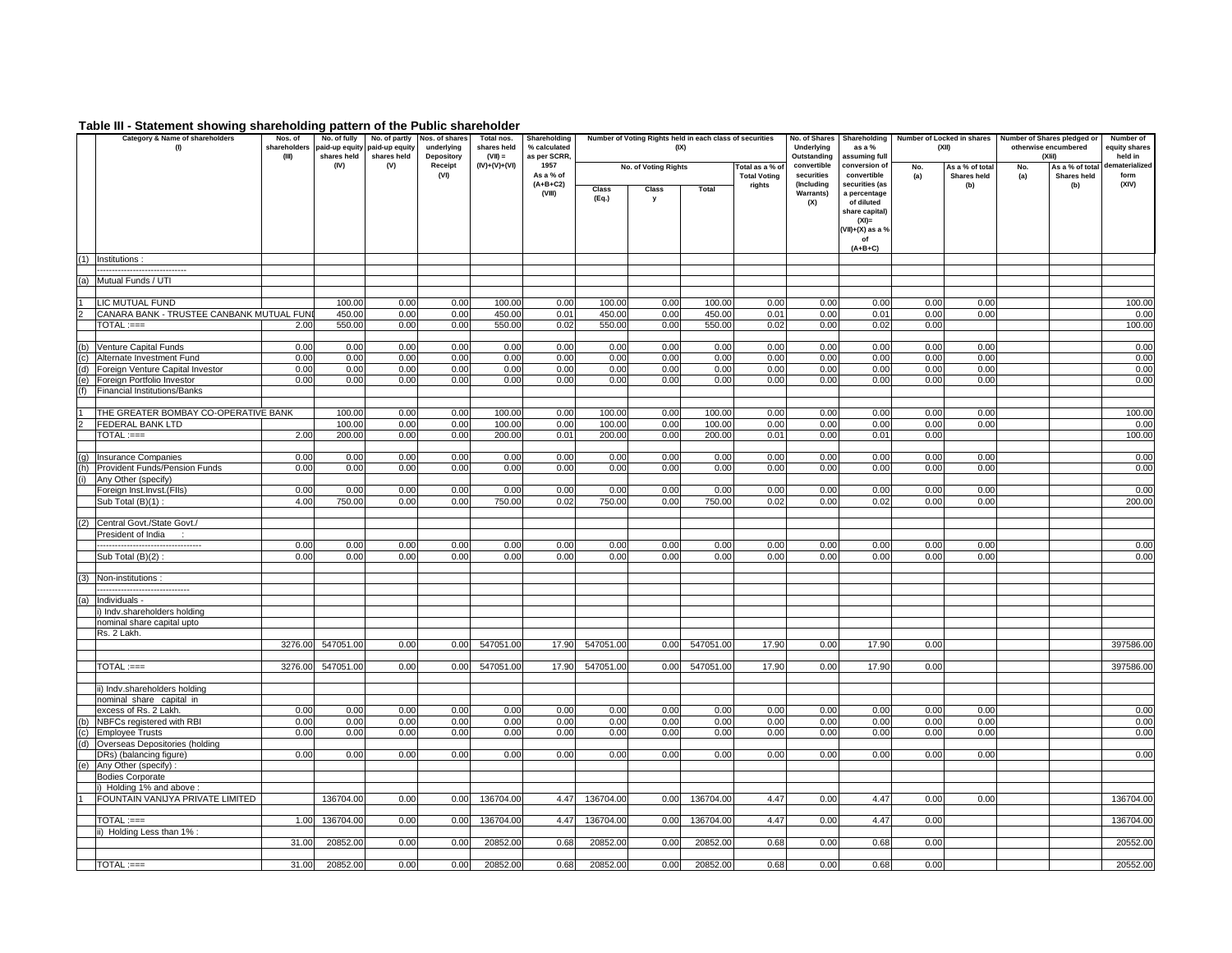| Non Resident Indian                           |         |                    |      |      |                 |       |                   |      |            |        |      |        |      |      |      |      |            |
|-----------------------------------------------|---------|--------------------|------|------|-----------------|-------|-------------------|------|------------|--------|------|--------|------|------|------|------|------------|
| Holding 1% and above:                         |         |                    |      |      |                 |       |                   |      |            |        |      |        |      |      |      |      |            |
|                                               |         |                    |      |      |                 |       |                   |      |            |        |      |        |      |      |      |      |            |
| $TOTAL := =$                                  | 0.00    | 0.00               | 0.00 | 0.00 | 0.00            | 0.00  | 0.00              | 0.00 | 0.00       | 0.00   | 0.00 | 0.00   | 0.00 |      |      |      | 0.00       |
| Holding Less than 1% :                        |         |                    |      |      |                 |       |                   |      |            |        |      |        |      |      |      |      |            |
|                                               | 39.00   | 8367.00            | 0.00 | 0.00 | 8367.00         | 0.27  | 8367.00           | 0.00 | 8367.00    | 0.27   | 0.00 | 0.27   | 0.00 |      |      |      | 4767.00    |
|                                               |         |                    |      |      |                 |       |                   |      |            |        |      |        |      |      |      |      |            |
| $\mathsf{TOTAL} := =$                         | 39.00   | 8367.00            | 0.00 | 0.00 | 8367.00         | 0.27  | 8367.00           | 0.00 | 8367.00    | 0.27   | 0.00 | 0.27   | 0.00 |      |      |      | 4767.00    |
|                                               |         |                    |      |      |                 |       |                   |      |            |        |      |        |      |      |      |      |            |
| Foreign National                              | 0.00    | 0.00               | 0.00 | 0.00 | 0.00            | 0.00  | 0.00              | 0.00 | 0.00       | 0.00   | 0.00 | 0.00   | 0.00 | 0.00 |      |      | 0.00       |
| Overseas Corporate Bodies                     | 0.00    | 0.00               | 0.00 | 0.00 | 0.00            | 0.00  | 0.00              | 0.00 | 0.00       | 0.00   | 0.00 | 0.00   | 0.00 | 0.00 |      |      | 0.00       |
| Foreign Bank                                  | 0.00    | 0.00               | 0.00 | 0.00 | 0.00            | 0.00  | 0.00              | 0.00 | 0.00       | 0.00   | 0.00 | 0.00   | 0.00 | 0.00 |      |      | 0.00       |
| Trust                                         | 0.00    | 0.00               | 0.00 | 0.00 | 0.00            | 0.00  | 0.00              | 0.00 | 0.00       | 0.00   | 0.00 | 0.00   | 0.00 | 0.00 |      |      | 0.00       |
| Foreign Company                               | 0.00    | 0.00               | 0.00 | 0.00 | 0.00            | 0.00  | 0.00              | 0.00 | 0.00       | 0.00   | 0.00 | 0.00   | 0.00 | 0.00 |      |      | 0.00       |
| Others                                        | 0.00    | 0.00               | 0.00 | 0.00 | 0.00            | 0.00  | 0.00              | 0.00 | 0.00       | 0.00   | 0.00 | 0.00   | 0.00 | 0.00 |      |      | 0.00       |
| Sub Total (B)(3):                             | 3347.00 | 712974.00          | 0.00 | 0.00 | 712974.00       | 23.33 | 712974.00         | 0.00 | 712974.00  | 23.33  | 0.00 | 23.33  | 0.00 | 0.00 |      |      | 559609.00  |
| Total Public shareholding: $(B) = (B)(1)+(B)$ | 3351.00 | 713724.00          | 0.00 | 0.00 | 713724.00       | 23.35 | 713724.00         | 0.00 | 713724.00  | 23.35  | 0.00 | 23.35  | 0.00 | 0.00 |      |      | 559809.00  |
|                                               |         |                    |      |      |                 |       |                   |      |            |        |      |        |      |      |      |      |            |
| <b>IEPF Authority</b>                         |         |                    |      |      |                 |       |                   |      |            |        |      |        |      |      |      |      |            |
|                                               |         |                    |      |      |                 |       |                   |      |            |        |      |        |      |      |      |      |            |
| INVESTOR EDUCATION AND PROTECTION FUND AI     |         | 56170.00           | 0.00 | 0.00 | 56170.00        | 1.84  | 56170.00          | 0.00 | 56170.00   | 1.84   | 0.00 | 1.84   | 0.00 | 0.00 |      |      | 56170.00   |
| $TOTAL := ==$                                 | 1.00    | 56170.00           | 0.00 | 0.00 | 56170.00        | 1.84  | 56170.00          | 0.00 | 56170.00   | 1.84   | 0.00 | 1.84   | 0.00 |      |      |      | 56170.00   |
|                                               |         |                    |      |      |                 |       |                   |      |            |        |      |        |      |      |      |      |            |
| <b>TOTAL --&gt;</b>                           |         | 3367.00 3056250.00 | 0.00 |      | 0.00 3056250.00 |       | 100.00 3056250.00 | 0.00 | 3056250.00 | 100.00 | 0.00 | 100.00 | 0.00 | 0.00 | 0.00 | 0.00 | 2902335.00 |
|                                               |         |                    |      |      |                 |       |                   |      |            |        |      |        |      |      |      |      |            |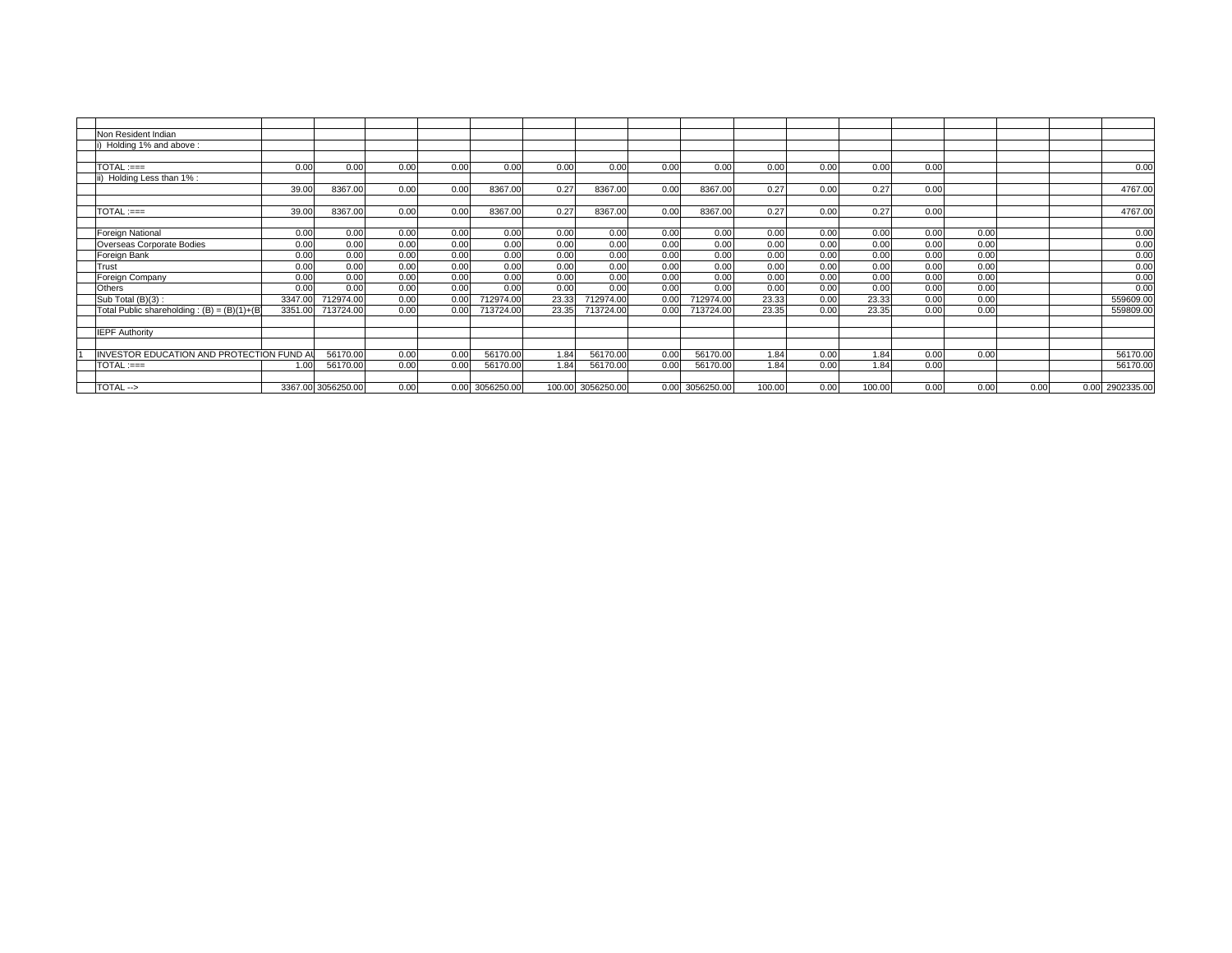## Table IV - Statement showing shareholding pattern of the Non Promoter - Non Public shareholder

|     | Category & Name of<br>shareholders<br>(1)                                                           | PAN<br>(II) | Nos. of<br>shareholders<br>(III) | No. of fully paid- No. of partly<br>up equity<br>shares held<br>(IV) | paid-up<br>equity shares<br>held<br>(V) | Nos. of<br>shares<br>underlying<br>Depository<br>Receipt<br>(VI) | <b>Total nos. shares Shareholding</b><br>held<br>$(VII) =$<br>$(IV)+(V)+(V)$ | % calculated<br>as per SCRR,<br>1957<br>As a % of<br>$(A+B+C2)$<br>(VIII) |                | Number of Voting Rights held in each class of<br>securities<br>(IX)<br>No. of Voting Rights |       | Total as a                     | Underlying<br>Outstanding<br>convertible<br>securities<br>(Including<br><b>Warrants)</b> | No. of Shares Shareholding as Number of Locked in<br>a % assuming<br>full conversion<br>of convertible<br>securities (as a<br>percentage of<br>diluted share | shares<br>(XII)<br>No. | As a % of                             | <b>Number of Shares</b><br>encumbered<br>(XIiI)<br>No. | As a % of                             | Number of<br>pledged or otherwise equity shares<br>held in<br>dematerialized<br>form<br>(XIV) |
|-----|-----------------------------------------------------------------------------------------------------|-------------|----------------------------------|----------------------------------------------------------------------|-----------------------------------------|------------------------------------------------------------------|------------------------------------------------------------------------------|---------------------------------------------------------------------------|----------------|---------------------------------------------------------------------------------------------|-------|--------------------------------|------------------------------------------------------------------------------------------|--------------------------------------------------------------------------------------------------------------------------------------------------------------|------------------------|---------------------------------------|--------------------------------------------------------|---------------------------------------|-----------------------------------------------------------------------------------------------|
|     |                                                                                                     |             |                                  |                                                                      |                                         |                                                                  |                                                                              |                                                                           | Class<br>(Eq.) | Class                                                                                       | Total | % of Total<br>Voting<br>rights | (X)                                                                                      | capital)<br>$(XI) =$<br>$(VII)+(X)$ as a %<br>$(A+B+C)$                                                                                                      | (a)                    | total<br><b>Shares</b><br>held<br>(b) | (a)                                                    | total<br><b>Shares</b><br>held<br>(b) |                                                                                               |
| (1) | Custodian.DR Holder                                                                                 |             |                                  |                                                                      |                                         |                                                                  |                                                                              |                                                                           |                |                                                                                             |       |                                |                                                                                          |                                                                                                                                                              |                        |                                       |                                                        |                                       |                                                                                               |
| (2) | <b>Employee Benefit Trust</b><br>(under SEBI (share<br>based Employee Benefit)<br>Regulations, 2014 |             |                                  |                                                                      |                                         |                                                                  |                                                                              |                                                                           |                |                                                                                             |       |                                |                                                                                          |                                                                                                                                                              |                        |                                       |                                                        |                                       |                                                                                               |
|     | <b>Total Non-Promoter -</b><br><b>Non-Public</b><br>Shareholding<br>$(C)=(C)(1)+(C)+(2)$            |             |                                  |                                                                      |                                         |                                                                  |                                                                              |                                                                           |                |                                                                                             |       |                                |                                                                                          |                                                                                                                                                              |                        |                                       |                                                        |                                       |                                                                                               |